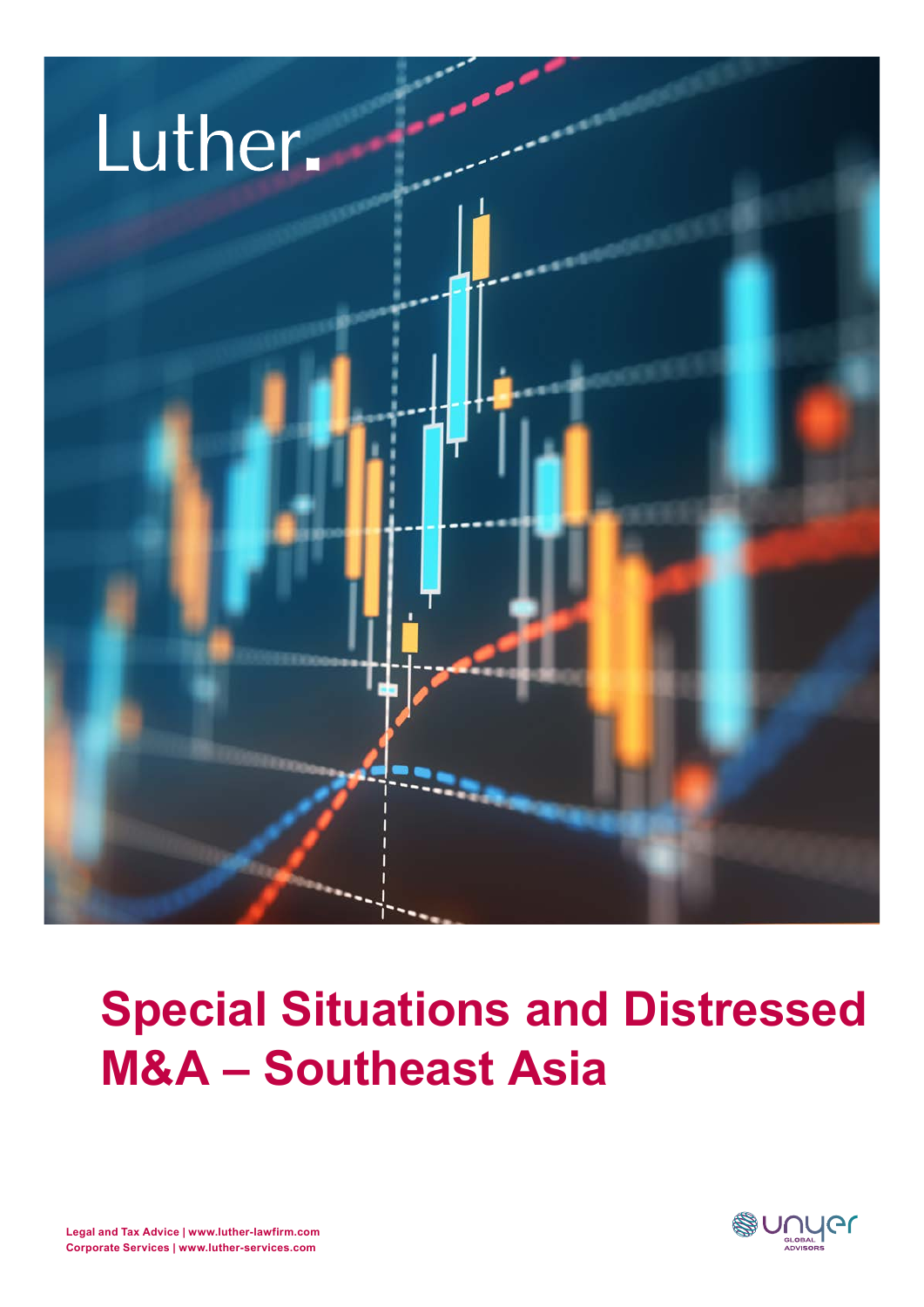## **Introduction**

### **Who we are**

Challenging times come with great uncertainty – but also great opportunity. After the abrupt end of the recent bull market caused by the COVID-19 pandemic, a new wave of business consolidations and acquisitions may follow at valuations the market has not seen for a decade. Applications are myriad: Financially resilient strategic investors looking to secure their supply chains and distribution channels, a buy-out of cash-strapped joint venture partners or a a buy-out of cash-strapped joint venture partners or a<br>step-up of venture capital and private equity investments getting "dry powder" to work – all of them potentially involving distressed target companies.

Investing in such special situations poses complex challenges and hurdles. Both can be overcome with proper transaction **and the leading community** structuring and adequate mitigation measures. A fast reaction time is of paramount importance since distressed transactions about Germany, we are also present in ten location are driven by considerable timing constraints.

The aim of this client briefing is to bring its reader up-to-speed on the major points that are to be expected in special situations and distressed M&A. We will start with a general section covering topics that emerge in every such scenario. The general section is followed by different country-parts for Indonesia, Malaysia, Myanmar, Singapore and Thailand covering legal **interest and the executive and the executal** increase o obstacles and potential pitfalls that need to be addressed accordingly.  $\alpha$  and highly specialized and higher cooperation closely in order to offer our clients the best possible ser- $\sigma$  our fast and efficient communication, permanent availability and flexibility, we are there for you whenever  $\sigma$ 

Combining international outlook with local expertise, we are not your average legal advisor. We rather think of ourselves as your partner, sharing your passion and vision.

We are constantly engaged in complex and challenging transactions, helping to shape the legal standards in the region. Our lawyers have decades of experience in the relevant markets. Our advice is commercially minded, taking into account the strategic background and other economic parameters of an M&A deal. Never losing sight of the important points and without getting caught up in formalities and "lawyer-talk".

**Lawyers and tax advisors**

**420 20**

**Locations Long-standing connections to commercial law firms worldwide**



**Offices in international financial centres and investment locations**

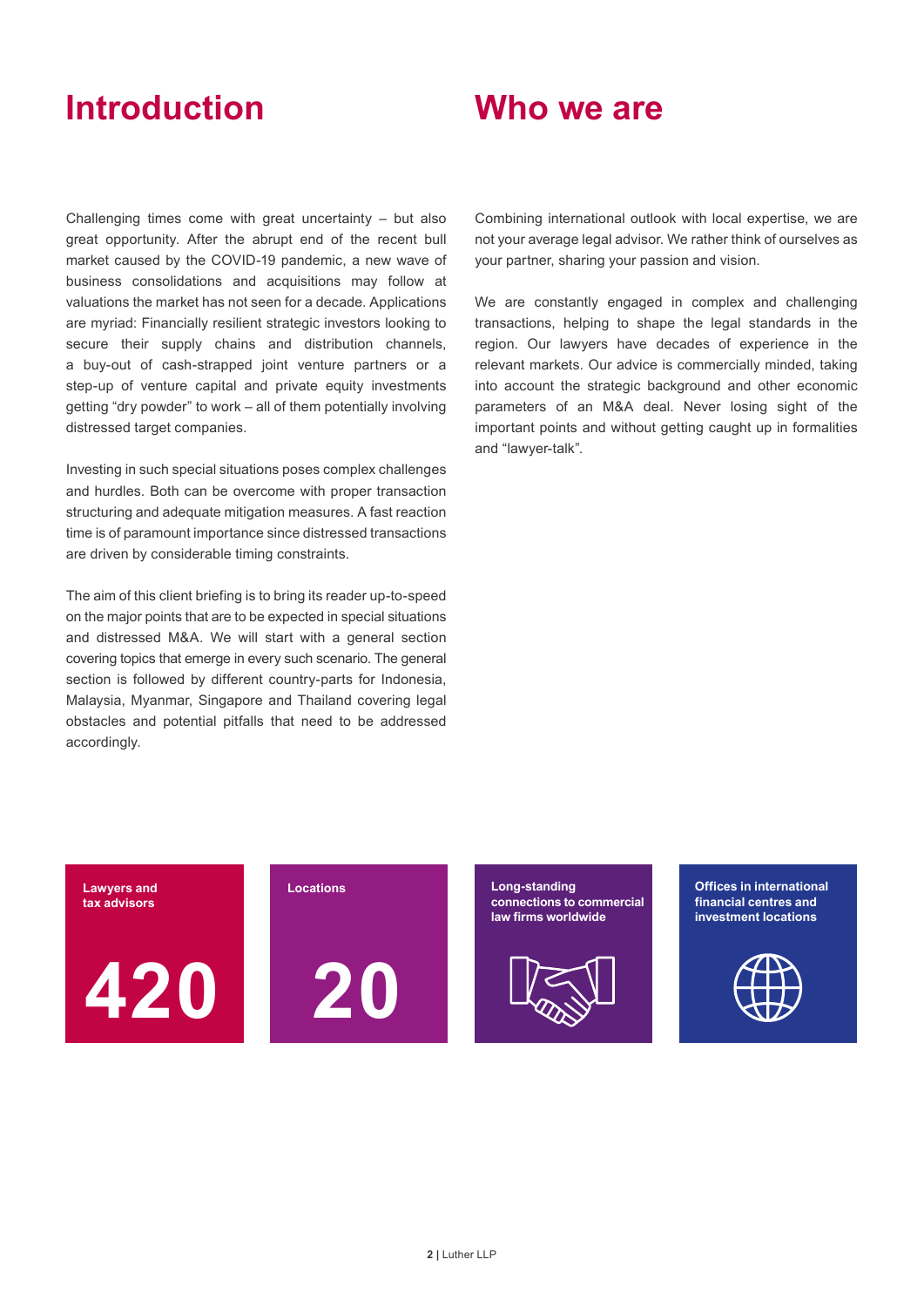## **General transactional matters**

#### **Level of distress**

As a first step, purchasers should verify and analyse the level of distress of the target company: Did formal insolvency proceedings commence or were related petitions handed in? Were receivers, administrators or judicial managers appointed? If so, there is obviously a change in control over the process of sale from the board of directors to the relevant appointee. Consequently, purchasers need to make sure that they are dealing with the right representatives and stakeholders and modify their strategy as and if required. Buying-out of formal insolvency proceedings may have greater deal-certainty: The risks of challenges of a distressed transaction are more remote given formalised sale procedures and, if applicable, court and creditors' sanctioning.

NB: In the vast majority of jurisdictions we are active in, mitigating measures were introduced as a response to the COVID-19 pandemic also covering insolvency-related topics. These measures range from interim moratoria for the filing of insolvency-related petitions, the increase of monetary thresholds for such petitions, additional protection for directors of distressed companies etc.

#### **Transaction structuring**

As in every M&A deal, a decision needs to be taken at the outset whether the distressed transaction should be implemented as a share deal or an asset deal: Asset deals provide a purchaser with the possibility of "cherry-picking" assets and shieldingagainst certain liabilities of a seller. Share deals are easier to execute as there is less complexity in the transaction documentation and few or no third party consents. Obviously, in distressed transactions, asset deals are more common and usually the preferred option; share deals have limited applicability.

NB: In certain jurisdictions specific liabilities are transferred *ex lege* to a purchaser in an asset sale in case such asset sale qualifies as a transfer of business on a going concern basis. This needs to be closely analysed and monitored to avoid any unpleasant surprises post-closing.

What has gained more momentum in recent years are "loanto-own" transactions: As the term suggests, it is a strategy to convert debt of the target company into equity of the target company. There are various ways to implement this, such as purchasing existing (secured) debt below par or advancing new debt to the target company linked with an equity issuance. Loan-to-own transactions can be handled both consensually or non-consensually, the latter involving formal restructuring procedures.

#### **Due diligence and deal management**

Distressed transactions are conducted under significant time pressure and usually signed and closed within a matter of weeks rather than a matter of months. Access to information and documents may be limited. Deal parties need to strike a clear balance between the level of due diligence they are comfortable with in order to go ahead with the deal and the kinds of information which can be considered as nonessential. Purchasers should not underestimate the possibility of a seller not being willingly selling, but being instead compelled to sell because of financial constraints and pressure from lenders. This impacts the level of collaboration on seller's side in procuring the required due diligence information.

As outlined above, mitigating factors for lack of due diligence work can be put in place if the distressed transaction is adequately structured. However, contractual protection in form of indemnities or representation and warranties in a distressed transaction is limited, in particular when buying out insolvency proceedings. The official insolvency administrator will propose the contractual terms with limited room for manoeuvre. The target company or its assets are usually purchased on an "as-is" basis with no escrow or other holdback rights. Associated risks will need to be captured mostly in pricing.

A purchaser should be mindful that the interests of various stakeholders need to be aligned and managed. Senior lenders, junior lenders and secured lenders may all have different views as to asset realisations.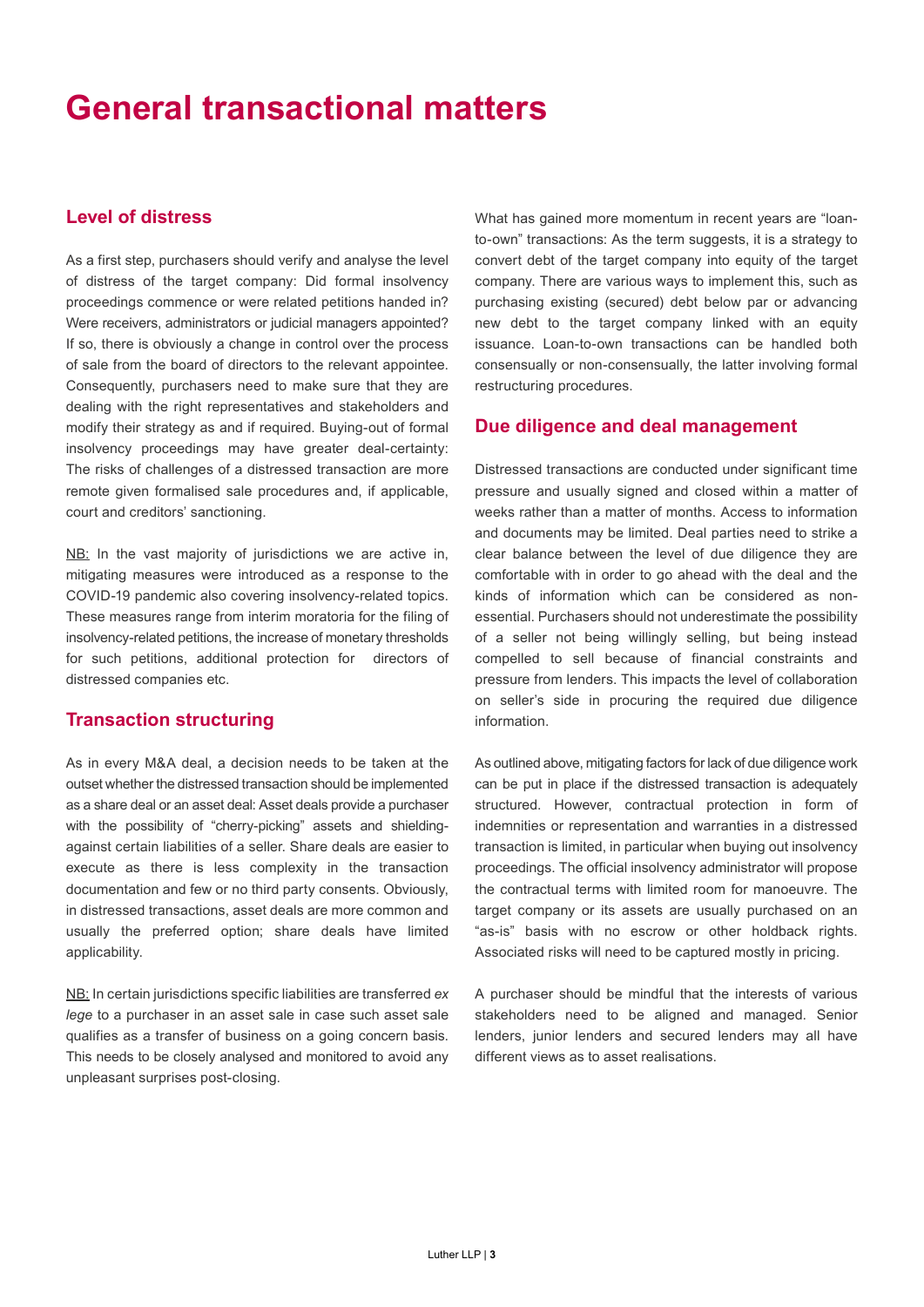

#### **W&I insurance as potential mitigating factor?**

In our experience, the willingness of a W&I (warranty & indemnity) insurance provider to underwrite a transactions hinges on the quality and quantity of the due diligence conducted by a purchaser. In case there is not sufficient time for a market-standard due diligence, hardly any W&I insurance provider will be willing to shoulder the risk. Deal parties should expect difficulties in obtaining cover under a W&I policy since the available deal time in distressed transactions is massively shortened and processes significantly accelerated.

NB: Any liability for voidance of transactions due to specific insolvency claw-back rules (such as transactions at an undervalue, unfair preference etc) is a standard carve-out in W&I policies. For the sake of completeness, deal parties should also expect that any COVID-19 related losses will be carved-out from W&I policies.

One of the latest developments in the W&I insurance market are "synthetic" W&I policies: The seller does not give, or gives only very limited, representations and warranties to the purchaser in the transaction documents. Rather, the purchaser agrees to a set of representations and warranties with the W&I insurer in the W&I policy. To our knowledge, synthetic W&I policies have so far not been explored in Southeast Asia. It will be interesting to see on how this concept develops and whether it will be applied in distressed transactions in the future.

#### **Other considerations**

In most jurisdictions there are no general exemption for distressed transactions in terms of regulatory approvals, such as merger control or restrictions on foreign ownership. Deal parties need to take this into account when planning for the viability of a distressed transaction and timelines.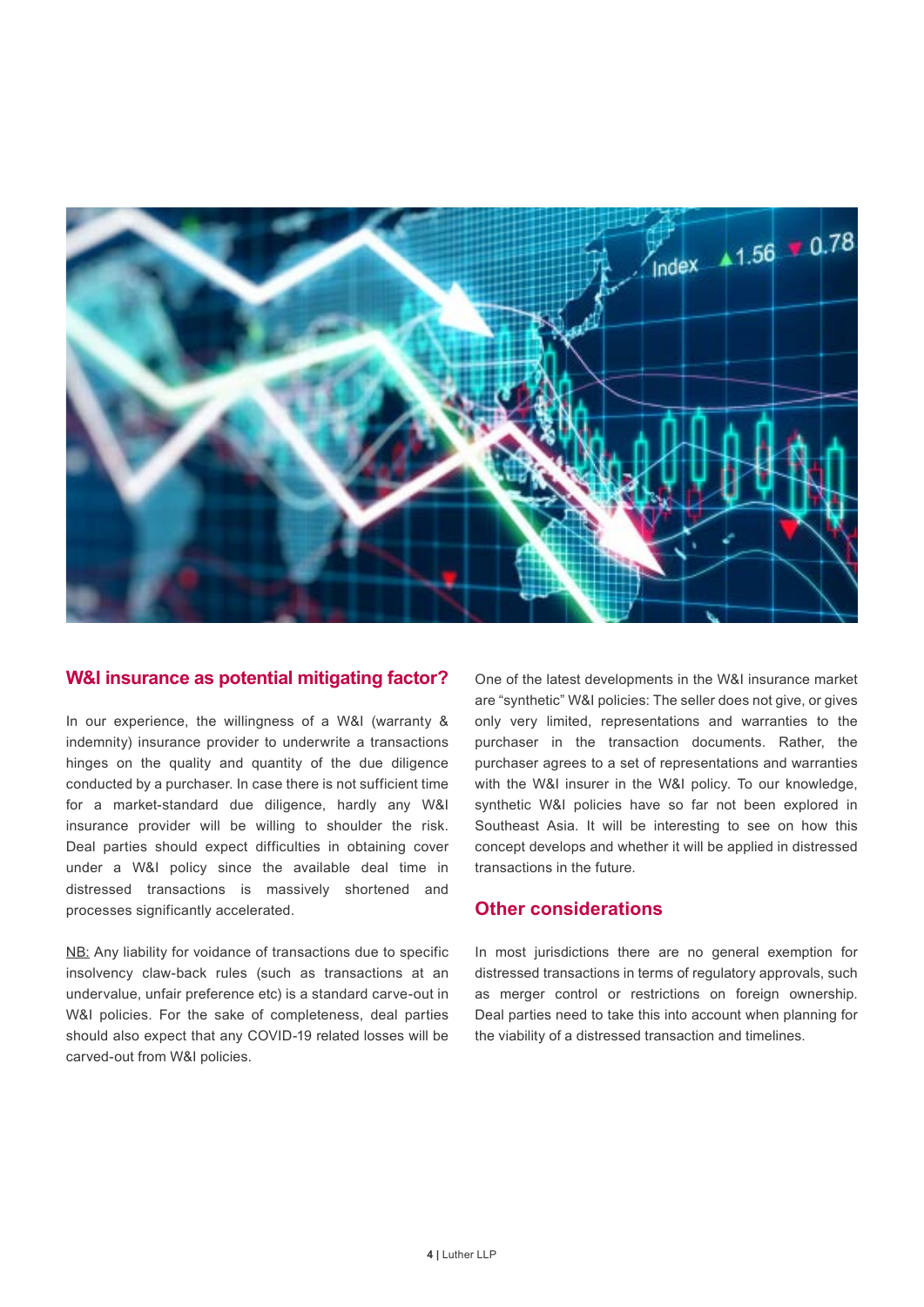## **Indonesia**

**Indonesia is a civil law country by tradition, with its legal system being based on Dutch colonial laws. Its corporate legal system as well as the respective registries are basic and do not recognise many modern corporate legal instruments. While these circumstances can make M&A deals challenging in Indonesia, its vast market and high growth rates make it one of the most attractive target markets. Prioritising and timing of the right aspects from the start is paramount.** 

#### **Considerations for distressed transactions**

For distressed transactions, the following points are noteworthy in our view:

#### **Clean sales**

Creditors as well as receivers in insolvency proceedings have the right to challenge prior transactions entered into by a company by way of an *actio pauliana*. The claim must be based on the presumption that the transaction was carried out to the disadvantage of creditors without immediate contractual obligations and with the actual or perceived knowledge by the company of the disadvantage it causes to its creditors. Deal parties should anticipate such actions by creditors in relation to transactions which are perceived as detrimental to their position. This needs to be kept in mind in order to achieve a clean sale.

#### **Directors of a distressed company**

Under Indonesian law, members of the board of directors may be held personally liable for debts and other liabilities of an insolvent company if the insolvency is caused by their fault or negligence. Additional safeguards and precautions should be taken in order to shield the directors from any such liability.

#### **Corporate restructuring mechanisms**

Alternatively to a mere receivership, in which a receiver appointed by the commercial court carries out the liquidation of the respective company, the commercial court can grant a suspension of debt payment obligations (*Penundaan Kewajiban Pembayaran Utang*, "PKPU"). A PKPU is a court supervised debt restructuring process involving a court appointed administrator with the aim of avoiding insolvency proceedings. The composition plan made by the administrator is subject to creditors' approval and may include an option of third party investment. It is therefore advisable to maintain close contact with potential target companies in order to have the option to influence potential composition plans.

#### **Declaration of insolvency**

Companies in Indonesia are generally unlikely to declare insolvency in time. It is therefore vital to evaluate the situation of a target company at the outset of a distressed transaction in order to avoid situations in which a mandatory involvement of authorities and creditors is overlooked.

#### **Valuation topics**

The valuation of a target company in a distressed transaction typically leads to discrepancies in the purchase price and the nominal share value. Tax authorities have an option to apply their own valuation where they suspect wrongful undervaluation. The assistance of independent appraisers as well as documentary evidence of the parameters leading to the agreed consideration are essential for discussions in this context.

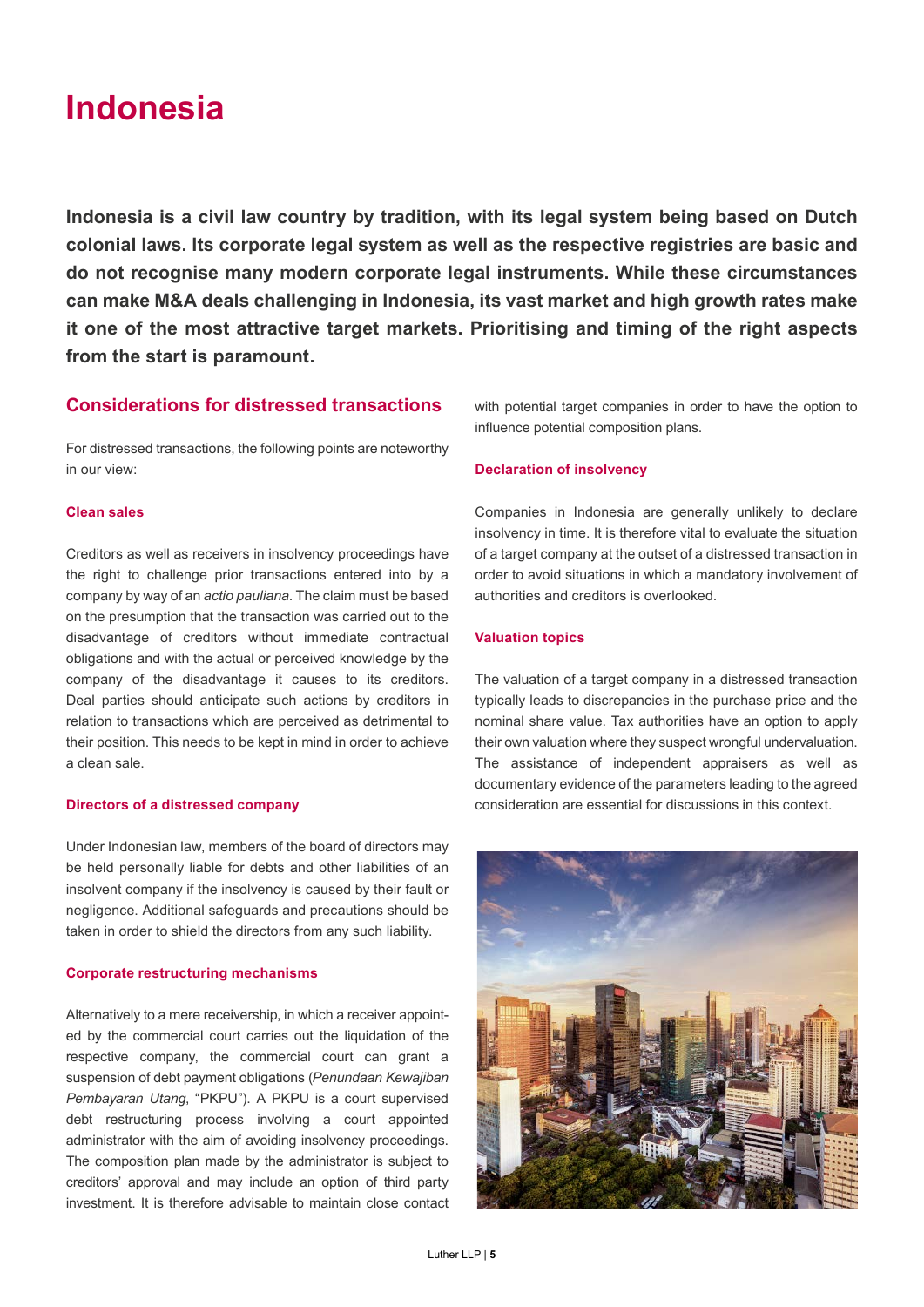#### **Country-specific deal points**

#### **Shareholding requirements**

Indonesian corporate law requires a minimum of two shareholders in a limited liability company in order to maintain its liability limitation. Since shareholders have a statutory pre-emptive right regarding share transfers and increases in share capital, the involvement of all parties in the prenegotiation phase is essential. A unilateral "squeezing out" of shareholders is not feasible under Indonesian law.

NB: The level of protection of shareholder's rights, especially those of minority shareholders, is comparatively high.

#### **Foreign ownership restrictions**

Foreign ownership in Indonesian companies is often capped due to investment restrictions. The maximum ownership ratio a foreigner is entitled to depends on the activity of the target company and the sector it is active in. This needs to be taken into account in structuring of the M&A deal.

#### **Notification requirements**

A change of control by way of a transfer of shares or a capital increase requires pre-notification to the employees of the target company (by direct communication) as well as its potential creditors (by publication in a national newspaper) at least 30 days prior to closing. Where the transaction structure makes these notifications necessary, it is crucial to arrive at an agreement on the points that need to be communicated early on in order to avoid spending additional time awaiting the expiry of notification periods.

#### **Due diligence**

Expired business as well as technical licenses and inconsistencies in corporate documentation often lead to considerable timing issues if not identified at an early stage. Pending legal proceedings, clarifications on real property as well as collateralised moveable property can only be independently verified by manual searches at the respective courts and registers.

Also the quality of financial information provided by a target company might not meet international standards: Indonesia has not adopted IFRS for reporting by domestic companies

and only partially converged its national standards towards IFRS. There is no general audit requirement. Further, it is not uncommon that companies falsely report to tax authorities not least due to irrational approaches by the latter in terms of expected profits. Findings in this regard together with tax liabilities (see below) are the most common reason that may make an asset deal the more suitable option for transactions as specific liabilities can be carved-out.

#### **Tax liabilities**

Tax liabilities pose the most common reason for deferred consideration payments in Indonesia. A thorough look into the tax history of a target company is essential in order to assess this risk. The fact that many companies made use of the so-called "Tax Amnesty" in the past does not necessarily simplify these matters. The effect of the amnesty is bound to a high amount of accuracy during its declaration, as well as strict reporting requirements in the years following it.

#### **Luther in Indonesia**

We collaborate with Maqdir Ismail & Partners in Jakarta, Indonesia since many years. Our foreign lawyers in Indonesia speak Bahasa Indonesia and have constantly been seconded to Maqdir Ismail & Partners to consult clients in Indonesia while relying on the local expertise of our colleagues.

#### **Your contact in Indonesia**



**Philipp Kersting Lawyer, Partner Luther LLP in collaboration with Maqdir Ismail & Partners Jakarta T +62 2139 11191 philipp.kersting@luther-services.com**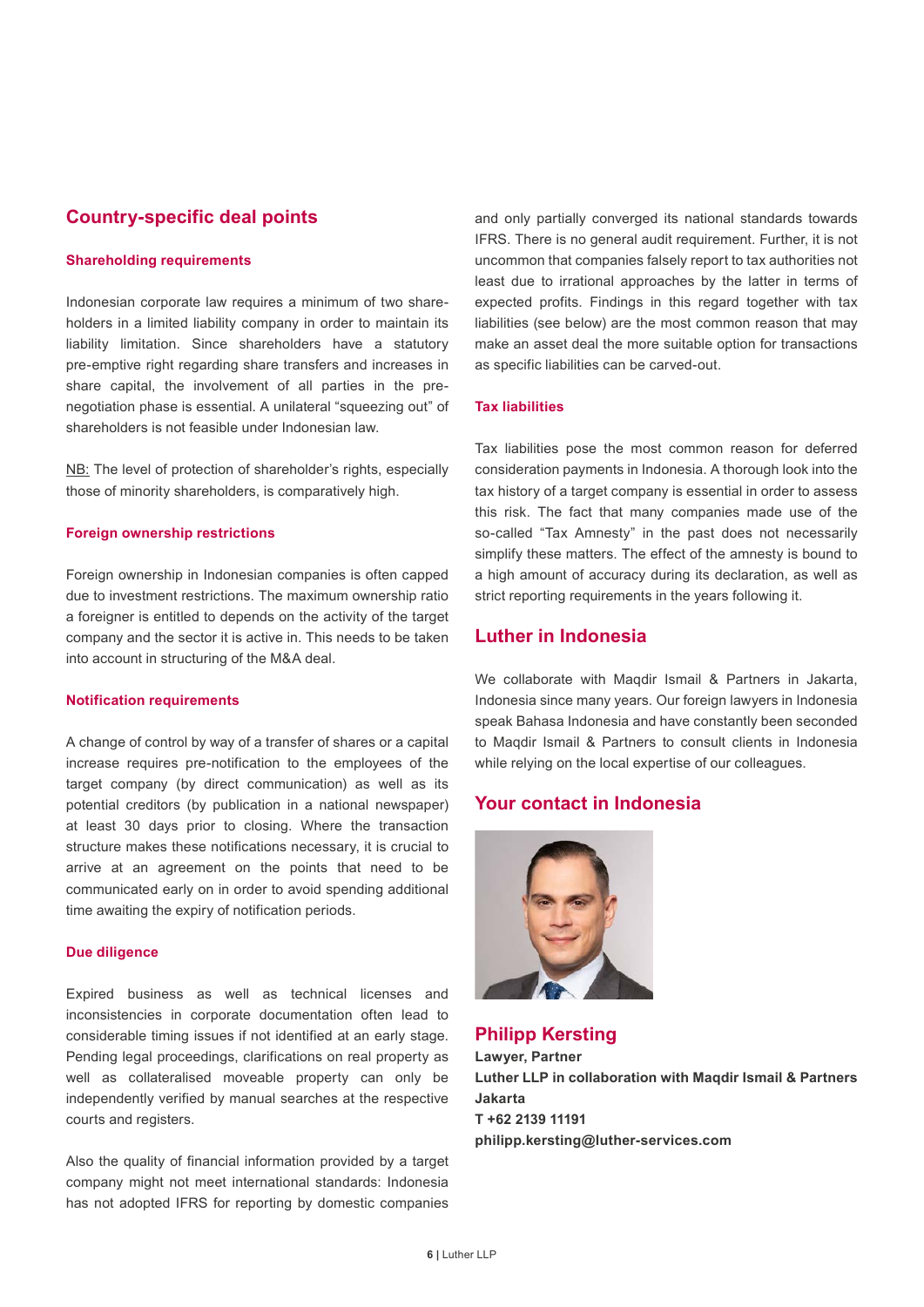

**Malaysia continues to go from strength to strength as an economic powerhouse in Southeast Asia. Ranked 12th in the World Bank's Ease of Doing Business Ranking of 2020, offering political stability, competitive taxation, modern infrastructure and low labour costs, Malaysia has in recent times enjoyed an influx of investments from multinational corporations and overseas SMEs.**



#### **Considerations for distressed transactions**

#### **Clean sales**

If a target company is already trading insolvent or is in danger of insolvency, caution is necessary to avoid falling foul of provisions rendering certain antecedent transactions being vulnerable to challenge.

Counting backwards from the date a creditor files a petition for winding up a company, there is a window of time in which transactions of particular kinds may be void, as follows:

**Transactions at overvalue:** In essence, if a company acquired any property, business or undertaking for cash consideration at an *overvalue* within two years prior to the presentation of a petition for a compulsory wind up, the liquidator may recover the excess value from the transferor.

**Transaction at an undervalue:** If a company instead sold any property, business or undertaking at an *undervalue* within two years prior to the presentation of petition, the liquidator may recover the difference in value from purchaser.

**Undue preference:** Acts which are deemed to confer an undue preference on a creditor are both void and deemed fraudulent. The following are the key elements of a transaction constituting undue preference: (i) There was an act in relation to property made by or against a company. Such acts include, for example, a transfer of property, mortgage, delivery of goods and payment, (ii) the act was done when the company was already unable to pay its debts as they fall due, (iii) the act was in favour of any creditor or a person in trust for any creditor, and (iv) the act was done within six months of the presentation of a petition for compulsory wind up.

**Void dispositions:** Once a wind-up petition has been filed, any disposition of the property of a company not done by the liquidator will be void unless permitted by a court. Such dispositions include any transfer of shares or alteration in the status of the members of the insolvent company.

**Void floating charges:** Finally, in general terms, a floating charge on the undertakings or properties of a company created within six months of the presentation of a wind up petition is invalid, save to the extent of any cash consideration given for the creation of the charge, or where it is proven that the company is still solvent immediately after its creation.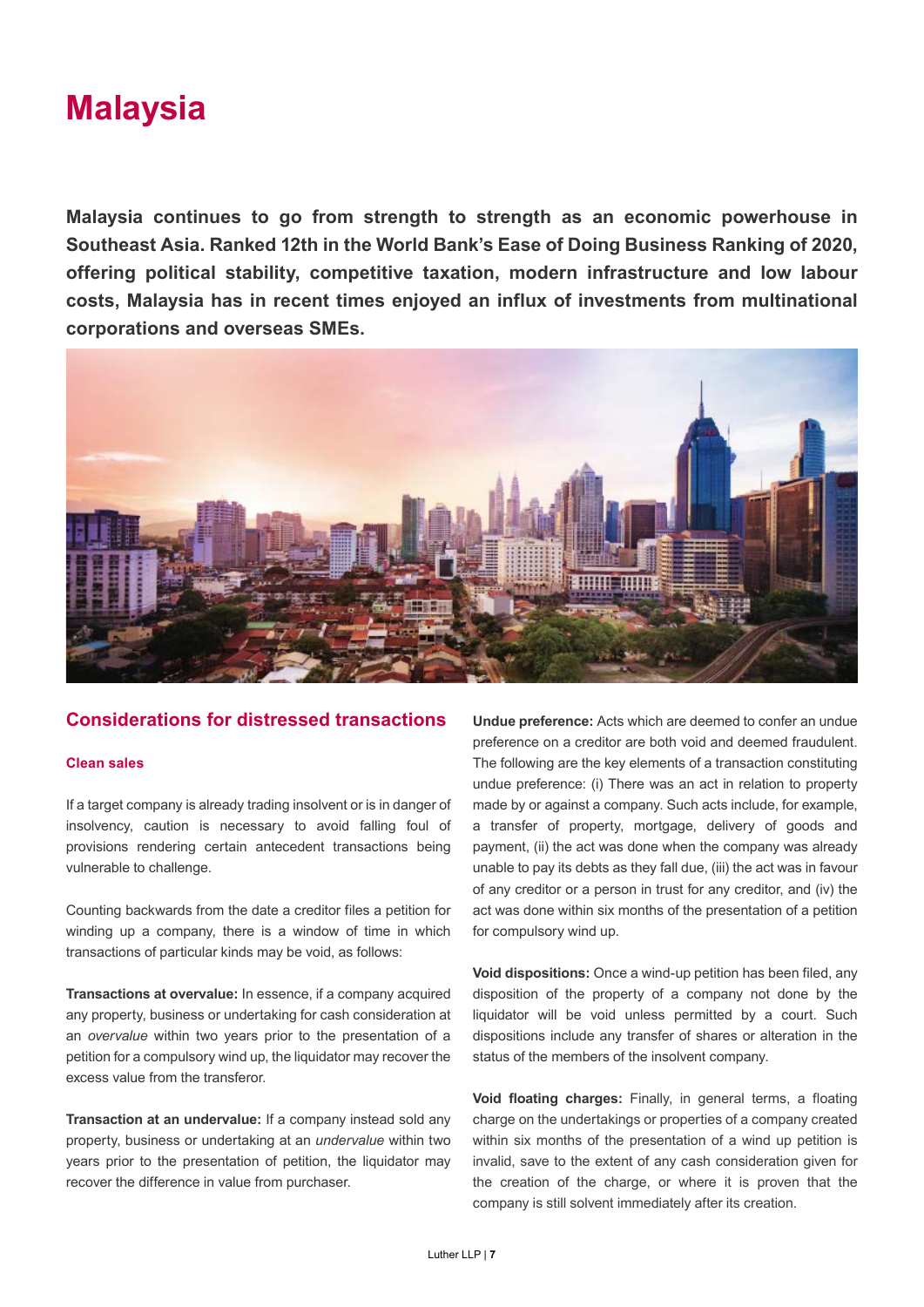#### **Directors of a distressed company**

In normal circumstances, directors need to act in the best interests of a company. For a distressed company where formal insolvency proceedings have become likely, however, directors must also take into account the interests of creditors. In addition, directors would need to avoid triggering personal liability, in particular through the following: (i) wrongful trading, meaning, in essence, at the time a debt was contracted, a director had no reasonable ground of expectation that the company would be able to pay that debt, (ii) fraudulent trading, which involves the carrying on of business with intent to defraud the creditors of the company and (iii) failing to disclose or deliver to the liquidator all property of the company.

#### **Corporate rescue mechanisms**

In terms of Malaysia's statutory corporate rescue mechanisms, the main ones are as follows: (i) A court sanctioned scheme of arrangement, (ii) a company voluntary arrangement, where court approval of the compromise made between a company and its creditors is not necessary, and (iii) judicial management, where a distressed company is placed under the management of a qualified insolvency practitioner.

#### **Country-specific deal points**

#### **Foreign equity ownership**

The equity ownership of foreigners is restricted in certain industry sectors. This needs to be taken into account in structuring a transaction.

#### **Foreign ownership of land**

In Malaysia, foreign ownership of land usually requires the consent of the relevant State authority, and the conditions for consent may vary from one State to another. As examples, different States set different minimum values of land eligible for foreign purchase and may have different types of reserved lands not available for foreign ownership. It is therefore crucial for a purchaser to identify at the very start of a planned transaction whether there are any barriers at the State level against their ownership of the target land.

#### **Labour law**

Malaysia does not have a regime equivalent to those implemented under the European Union Transfer of Undertakings Directive – commonly known as "TUPE" following the United Kingdom term – for the protection of employees when businesses are transferred. Where there is a change in the ownership of a business for the purposes of employment law, employees will not be automatically transferred from the buyer to the purchaser of a business. The purchaser has the freedom to choose whether to offer new engagement to an employee; should an offer not be made, the employee would be terminated, and it is the seller who will bear the responsibilities of termination.

#### **Luther in Malaysia**

Luther's core team in Malaysia consists of counsels trained in Germany, France, Poland, England and Wales and Malaysia, supported by a network of local partner firms. This unique combination of European insight, international corporate expertise and deep knowledge of the Malaysian legal environment is the basis of Luther's trademark tailored and practical solutions for our client's every business need.

#### **Your contact in Malaysia**



#### **Pascal Brinkmann, LL.M. (Stellenbosch)**

**Lawyer, Partner Luther LLP / Luther Corporate Services Sdn Bhd Kuala Lumpur T +60 3 2166 0085 [pascal.brinkmann@luther-services.com](mailto:pascal.brinkmann@luther-services.com)**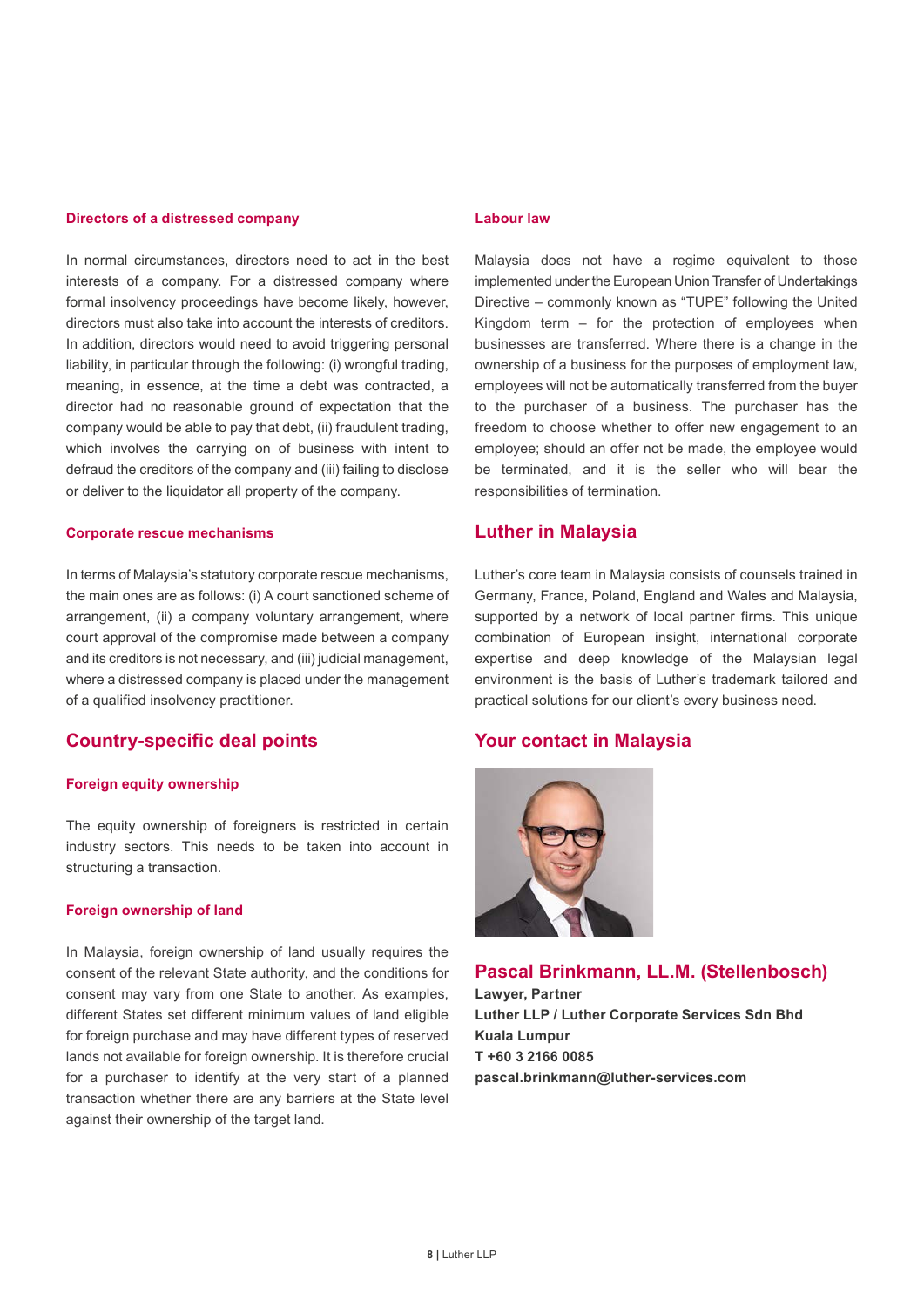## **Myanmar**

**Myanmar's legal system is governed by both old and new laws and regulations, as well as internal policies and practices of the Myanmar authorities. Many laws dating back to the colonial period and post-independence period are, with certain changes, still in force. Since its political and economic opening in 2011, Myanmar has embarked on a comprehensive reform process and is currently overhauling its legal framework. Existing laws were revised or replaced, and new laws enacted.** 



#### **Considerations for distressed transactions**

Myanmar recently passed a new insolvency law on 14 February 2020 ("New Insolvency Law"). The New Insolvency Law consolidated the scattered and partly outdated insolvency regulations and introduced an up-to-date regime benchmarked against international standards. The New Insolvency Law (but for the provisions on cross-border insolvency which are based on the UNCITRAL Model Law on Cross Border Insolvency) became effective after the notification was issued by the President of Myanmar on 25 March 2020. Given its recent introduction, there is little practical experience with the new legislation; in particular its application and implementation in practice remains yet to be seen.

Based on the New Insolvency Law, the following points are in our view noteworthy for distressed transactions:

#### **Clean sales**

**Transaction at an undervalue:** A transaction at an undervalue materialises when a company (i) makes a gift to a person or

otherwise enters into a transaction with that person where no consideration is received, or (ii) enters into a transaction with a person for a consideration the value of which is significantly less than the current value of the consideration provided by the company. A court must make an order restoring the (insolvent) company's position to what it would have been had the transaction not been entered into if, *inter alia*, the court is satisfied that the company was insolvent at the time of the transaction or became insolvent as a consequence of the transaction. The "relevant time" is generally two years prior to the date on which the petition for winding-up was filed. Such period may be prolonged to four years for connected persons or five years in case the intent of the company to enter into the transaction was to defeat, hinder or delay creditors from being paid their respective claims.

There is a specific "good faith" defence available: The court must basically uphold the transaction and refrain from making any orders to the contrary in case a company entered into the transaction in good faith and at the time it did so there were reasonable grounds for believing that the transaction would benefit the company,

**Unfair preference**: An "unfair preference" materialises in case a company enters into a transaction with a creditor during the relevant time that results in the creditor receiving from the company, in respect of an unsecured debt that is owed to the creditor, more than the creditor would receive from the company in respect of the debt if the transaction were set aside and the creditor were to prove for the debt. A court must make an order restoring the (insolvent) company's position to what it would have been had the transaction not been entered into if, *inter alia*, the court is satisfied that the company was insolvent at the time of the transaction or became insolvent as a consequence of the transaction. The "relevant time" is generally six months prior to the date on which the petition for winding-up was filed. It may be prolonged to four years for connected persons.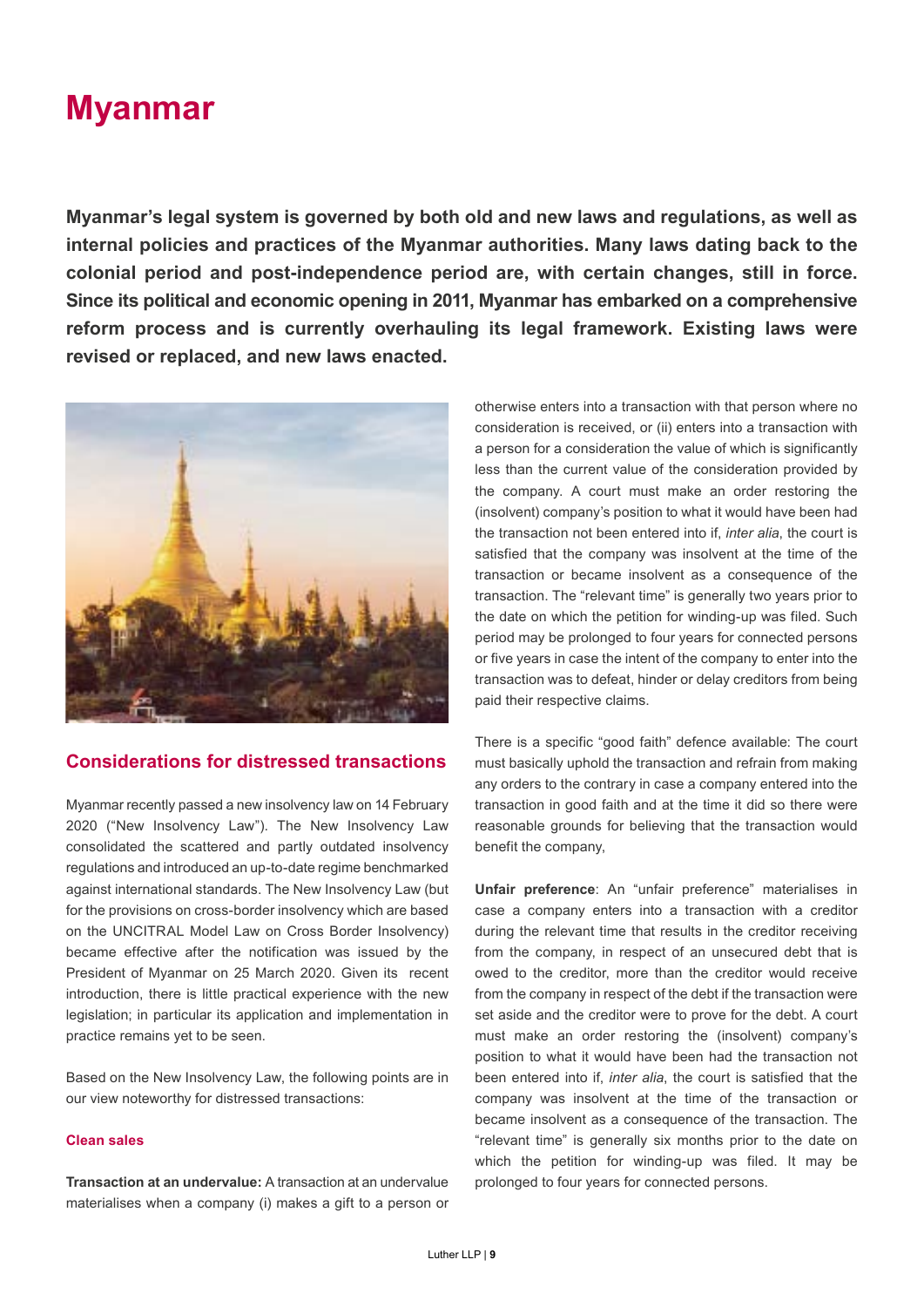There is again a specific "good faith" defence available: A court must basically uphold the transaction and refrain from making any orders to the contrary if (i) the person received the benefit in good faith and at that time, (ii) the person had no reasonable grounds for suspecting that the company was insolvent and a reasonable person in the person's circumstances would have had no such grounds for so suspecting.

For both cases, the New Insolvency Law stipulates specific orders – "without contradiction" to the general order for restoring the position to what it would have been if the company had not entered into the transaction – a court may make. Such specific orders encompass *inter alia* (i) an order for the property transferred by or as part of the transaction to be vested in the company, or (ii) an order to release or discharge in whole or in part any security given by the company.

#### **Corporate rescue mechanisms**

Besides the option for liquidation the New Insolvency Law introduced, a corporate rescue and rehabilitation regime. The aim is to rescue the company as a going concern. There is also a separate rescue regime for micro, small and medium-scale enterprises.

#### **Extortionate credit transactions**

Lastly, the New Insolvency Law also introduced the possibility to set aside extortionate credit transactions.

#### **Country-specific deal points**

#### **Approval by the Myanmar Investment Commission**

Transactions with companies registered under the Myanmar Investment Law 2016 may require prior approval of the Myanmar Investment Commission. This is particularly the case for overseas loans and transactions resulting in the transfer of a majority of the company's shares or more than 50% of its assets to a party who is not a related body corporate of the investor (the investor usually being the controlling shareholder of the company who initially committed to the investment).

#### **Foreign ownership restrictions**

The Myanmar Companies Law 2017 distinguishes between Myanmar and foreign (owned) companies. The categorisation may not only affect the eligibility of the company to carry out certain restricted business activities set out in Notification No. 15/2017 of the Myanmar Investment Commission, but also the leasing, use and acquisition of land within Myanmar under the legal confines of the Transfer of Immovable Property Restriction Law 1987. A company is considered foreign (owned), if more than 35% of the ownership interest is directly or indirectly controlled by foreign persons.

Restricted investment activities are categorised as follows: (i) Investments that may be carried out only by the Union of Myanmar, (ii) investments that may not be carried out by foreign companies, (iii) investments that may be carried out in the form of a joint venture with a Myanmar citizen or Myanmar company (subject to any express exception in the relevant notification, the minimum direct shareholding or interest of a Myanmar citizen or Myanmar company in the joint venture must be at least 20%); and (iv) investments permitted only with the recommendation of the relevant Ministry.

Prior to any M&A deal, it is therefore vital to explore whether the activities of the target company may be carried out by a foreign investor (as a joint venture or 100% foreign owned), and whether such investment would require the approval of the relevant Ministry.

#### **Licensed business activities**

In addition to the aforementioned restricted businesses, certain activities may be subject to specific registrations and licenses with the relevant authorities. It is not uncommon that such licenses are subject to different conditions for foreign and Myanmar companies. Prior to any investment into a company carrying out a licensed business activity, it should thus be verified whether the company may have to apply for a new or amended license or permit to continue carrying out its business.

#### **Corporate compliance and due diligence**

It should be noted that due diligences in Myanmar are often of limited value due to a lack of public registers. Combined with the still common non-compliance of Myanmar companies, it may in many cases be prudent to consider an asset transactions to minimise particularly the risk of tax and labour compliance liabilities. Exemptions may apply if the company holds specific licenses or contracts which cannot be easily transferred, or if the company owns land rights, the transfer of which may attract high stamp duties and taxes.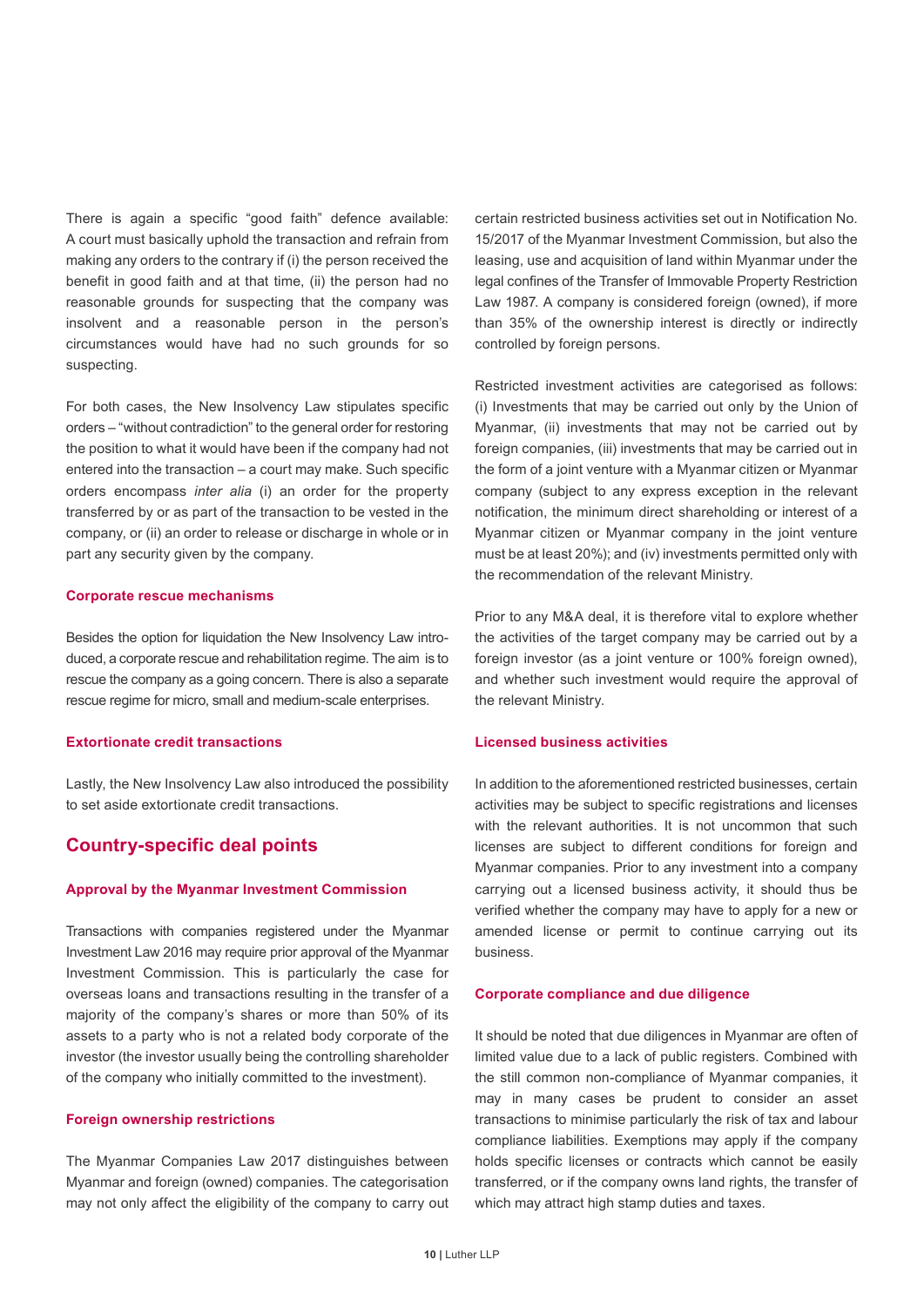#### **Asset sales – Transfer of employees**

Due to the difficult assessment of a company's potential liabilities and past compliance, most transactions are carried out by way of an asset deal, which may further allow for the application of benefits under the Myanmar Investment Law 2016 for the new company.

While Myanmar labour law is silent on the transfer of employees (and related tax and social security liabilities) in the event of a transfer of a business as going concern, it is common practice to novate employment contracts to the new company. A novation of existing employment contracts will usually not only result in a transfer of tax and social security obligations in respect of the employees, but also affect severance payments in the event of a later termination, which are determined based on the duration of continued employment.

#### **Asset sales – Post-closing**

One of the main concerns of any asset transaction in Myanmar is the post-closing integration phase, requiring not only the compliance with statutory obligations such as employee registration with the labour authorities, the registration of the transfer of assets (e.g. vehicles) and the re-application of licenses (e.g. with the relevant City Development Committee or industry-specific administrative authorities), but also the implementation of proper policies in accordance with group-internal requirements and international standards.

#### **Offshore-financing solutions**

In restricted sectors it is customary to choose a more flexible approach for structuring investments such as via offshorefinancing solutions, in particular in the form of convertible loans and mezzanine (hybrid) financing instruments.

The legal framework for offshore-financing in Myanmar is primarily stipulated in the Myanmar Investment Law 2016, the Foreign Exchange Management Law 2012 and their implementing regulations. Any offshore-financing must obtain prior approval from and be registered with the Central Bank of Myanmar as stipulated in the Foreign Exchange Management Law 2012 and the Foreign Exchange Management Regulations 2014. For borrowers registered under the Myanmar Investment Law 2016, the application

needs to be submitted through the Myanmar Investment Commission. There are various criteria for the approval of offshore-financings.

In case of secured offshore-financing, while the registration of securities such as fixed and floating charges with the Companies Register has become much easier since the enactment of the new Myanmar Companies Law 2017, the granting of securities over immovable property rights to the benefit of a foreign lender remains difficult.

Any financing provided with a conversion option should take into account the risks highlighted above for equity investments.

#### **Luther in Myanmar**

Active in Myanmar since 2013, we operate in Myanmar as Luther Law Firm Limited. We are one of the largest law firms and corporate services providers in Yangon with a team of multinational and local lawyers. We have the competence and expertise necessary to comprehensively assist and advise our clients on all aspects of corporate and commercial law as well as regulatory compliance.

#### **Your contact in Myanmar**



**Alexander Bohusch Lawyer, Partner Luther Law Firm Limited Yangon T +95 1 7500 021 alex.bohusch@luther-lawfirm.com**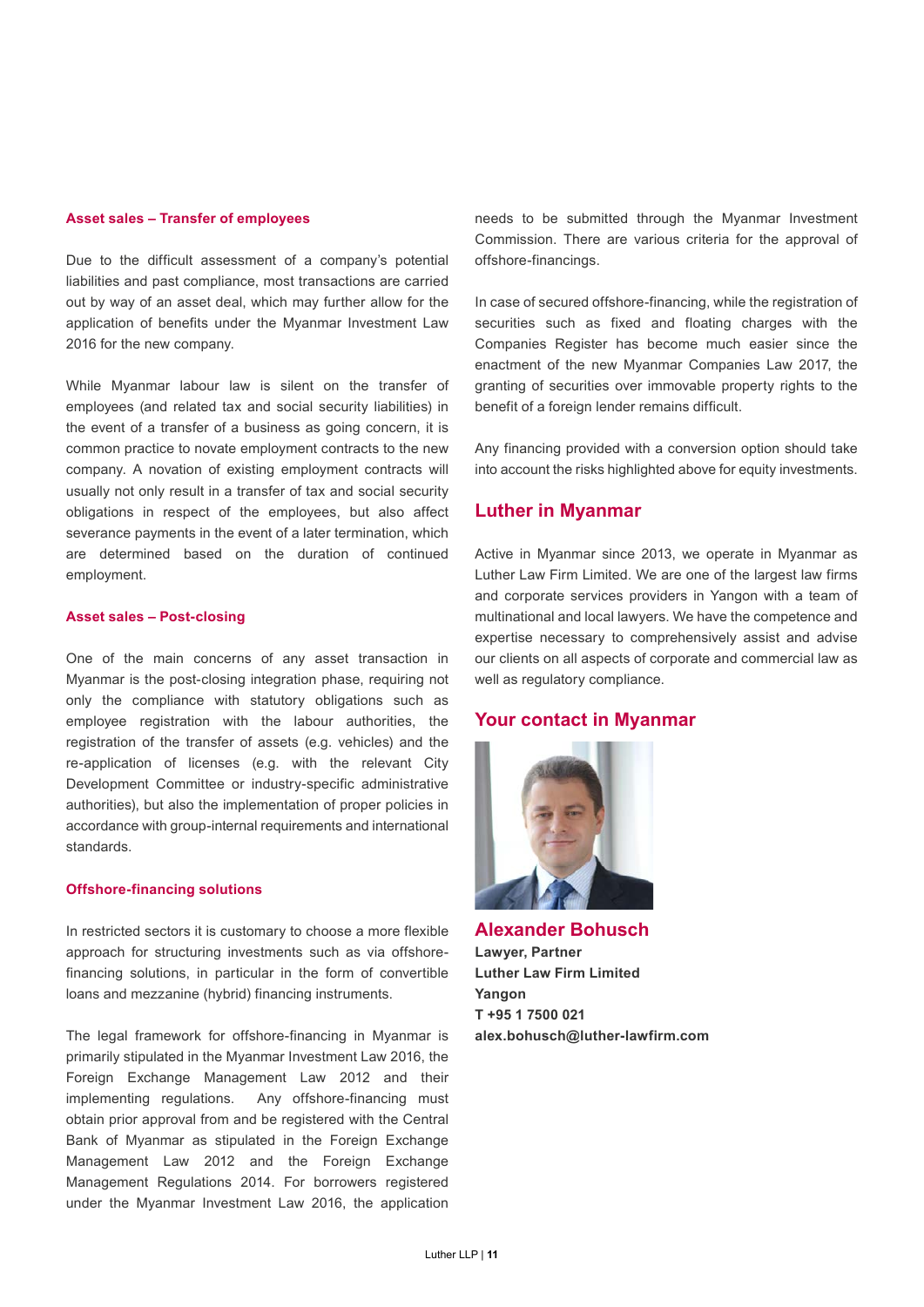## **Singapore**

**The Singapore legal system is historically based on English law, with an ever increasing local jurisprudence. A strict application of the rule of law, up-to-date regulations and legal instruments and fast-reacting legal institutions make Singapore a popular legal hub for the region.**

#### **Considerations for distressed transactions**

#### **Clean sales**

If a company is already trading insolvent or is on the brink of insolvency, certain provisions may jeopardise a "clean sale", such as:

**Transaction at an undervalue:** A sale by a company might qualify as a transaction at an undervalue if (i) it is an out-right gift or the value of the consideration received by the company is significantly less than the value of the consideration provided in return by the company, (ii) the transaction occurred within five years prior to the commencement of winding-up proceedings and (iii) the company was or became insolvent as a result of such a transaction. If a sale is qualified as a transaction at an undervalue, then the court is entitled to make any orders it deems to be fit to restore the situation prior to such sale. These orders might encompass unwinding the sale and a claw-back of the relevant assets.

**Unfair preference**: A sale by a company might qualify as an unfair preference if (i) a preference is given by the company to its creditor or guarantor of the company's debt, (ii) the company is induced by a desire to prefer such preferred party, (iii) the preference occurred within six months (or two years if the preferred party is an affiliate of the company) prior to the commencement of winding-up proceedings and (iv) the company was insolvent at the time the preference was given or became insolvent as a result of such preference. Similarly as in case of the transactions at an undervalue, if a transaction is qualified as an unfair preference, the court may make any orders it deems to be fit to restore the situation prior to the unfair preference.

**Void dispositions**: Following the commencement of winding-up proceedings, any disposition of assets of the insolvent company and any transfer of shares or alteration in the status of the members of the insolvent company shall be void unless the court orders otherwise.

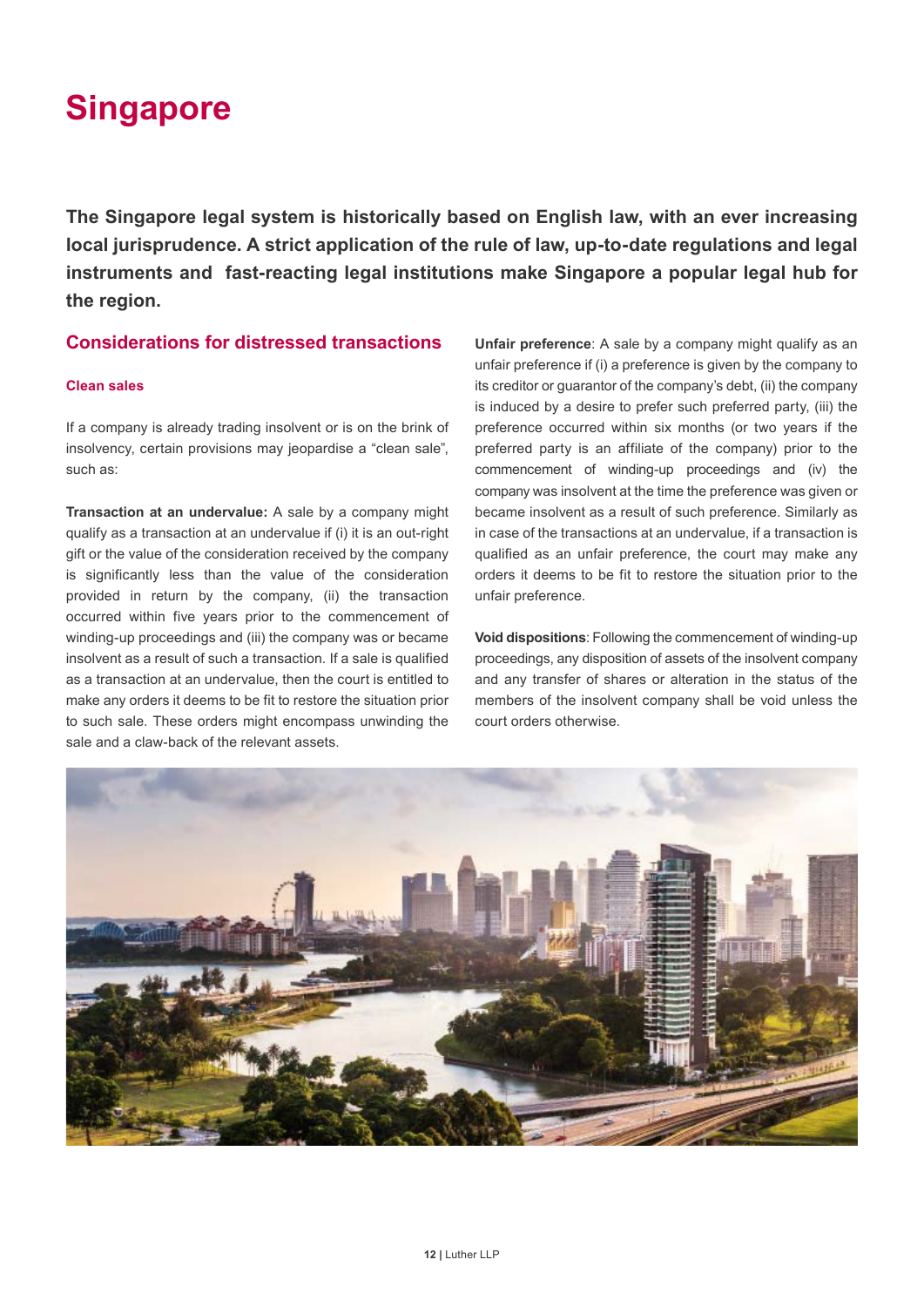In all such scenarios there is a risk looming that a sale might be set aside at a later point in time if not certain precautions are taken. The above considerations also apply *mutatis mutandis* in a share deal scenario if a seller itself is close to or already trading insolvent.

**Floating charges for past value**: A floating charge on the undertakings or properties of a company created within six months of the commencement of a winding-up proceedings is invalid, unless it is proved that the company was solvent immediately after creation of the charge, and except to the extent of any cash paid to the company in connection with the creation of the charge.

In all such instances, a compulsory winding-up proceeding is deemed to commence from the date where the relevant application was filed and therefore relates back to such date.

#### **Directors of a distressed company**

Directors of a distressed company need to be aware that additional safeguards and precautions should be taken in discharging their duties:

**Interest of creditors**: The interest of creditors are to be taken into account whilst discharging their duties as directors. Failure to do so might result in a breach of directors' duties triggering a criminal offence by and a personal liability of the director.

**Wrongful trading and fraudulent trading:** Wrongful trading encompass situations where the distressed company takes on an additional debt and the director involved in contracting of such debt had no reasonable or probable grounds, at the time the debt was contracted, of expectation that the company will be able to repay such a debt. The COVID-19 (Temporary Measures) Act recently modified these provisions by introducing a "defence" for directors: A director is not to be treated as having no reasonable or probable ground of expectation if the debt is incurred in the ordinary course of the company's business during the prescribed period (20 April 2020 to 19 October 2020) and before the appointment of a judicial manager or liquidator of the company.

Fraudulent trading encompasses situations where the

business of the company has been carried on with the intent to defraud its creditors or for any other fraudulent purpose.

Directors breaching these provisions might commit a criminal offence and triggering a personal liability of the director. Further directors involved in a transaction at an undervalue or unfair preference or void disposition might find themselves in breach of directors' duties, inter alia triggering a personal liability of the director.

That said, it is vital to always stay on top of the financial situation of the company and clearly identify whether there is a risk that the company is insolvent or trading close to insolvency. Insolvency is usually established via the cash flow test (inability to serve debts when they are due) and, alternatively, the balance sheet test (liabilities of a company are greater than the assets of the company). "Nelsonian blindness" is not a proper defence and contingent liabilities need to be taken into account, where relevant. A reasonable paper trail should be kept in order to demonstrate the compliance by the directors with their duties.

Lastly, once the company entered into formal insolvency proceedings additional obligations apply, such as submission of a statement of company's affair to the liquidator detailing *inter alia* the assets, debts and liabilities of the insolvent company.

#### **Corporate rescue mechanisms**

Statutory rescue mechanisms are available at Singapore law, with schemes of arrangement being the most prominent one. Such schemes of arrangement can also be applied as a mean to implement an acquisition of a target company via a debt-to-equity swap (such as "loan-to-own" transactions). "Pre-packaged" options are available without the requirement for a formal creditors' meeting. Besides schemes of arrangement, another corporate rescue mechanism – although with limited practical relevance – is judicial management. In judicial management proceedings, an independent judicial manager is appointed to restructure the liabilities and to reorganise the operations of the distressed company.

Singapore recently passed the Insolvency, Restructuring and Dissolution Bill 2018 which is yet to come into force. The Bill will consolidate the currently applicable insolvency regime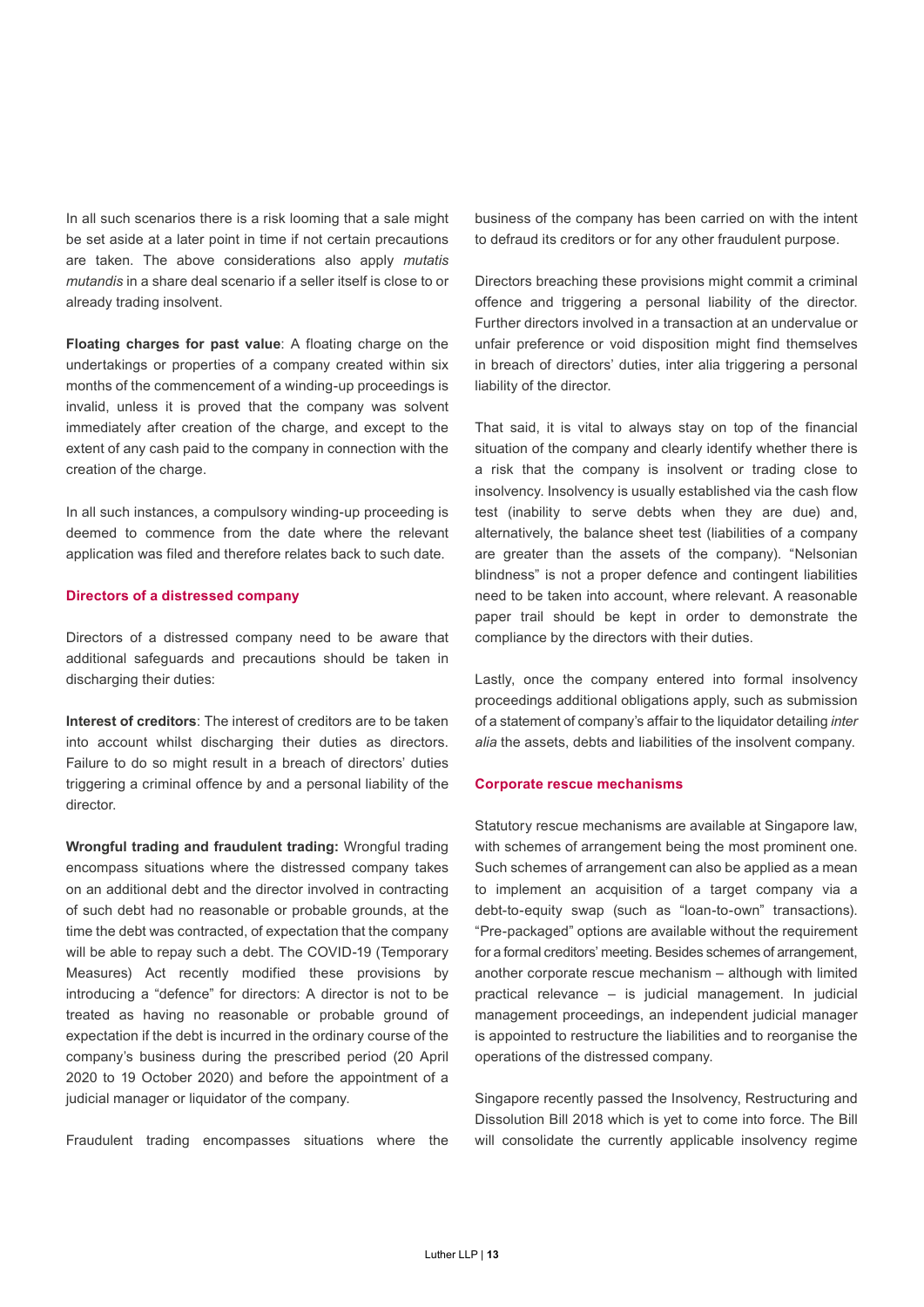which is spread out over different legislations. *Inter alia*, provisions governing "*ipso facto*" clauses and new wrongful trading provisions will be introduced.

#### **Country-specific deal points**

#### **Workforce in a "transfer of undertaking" scenario**

In case an asset sale qualifies as a "transfer of undertaking" scenario, employees covered by the relevant provisions of the Employment Act are automatically transferred from the seller to the purchaser. Such a "transfer of undertaking" is generally realised if there is a transfer of business on a going concern basis. The employment relationship is then to be treated as if it was originally concluded by the purchaser instead of the seller. Further, notification, information and consultation obligations might apply.

#### **Foreign ownership restrictions**

There are generally no restrictions as to foreign ownership in Singapore. However, certain subsidy and government support schemes can only be applied for when there is at least 30% local ownership.

#### **Luther in Singapore**

We operate in Singapore via Luther LLP, a registered Foreign Law Practice. We are supported by, and cooperate with, I.N.C. Law LLC, a local law firm in Singapore, where advice on Singapore law is necessary.

#### **Your contacts in Singapore**



**Thi Thuy Trang Phan, LL.M.**

**Lawyer, Partner Luther LLP Singapore T +65 6408 8000 trang.phan@luther-lawfirm.com**



**Clemens Leitner, LL.M. (UCL) Lawyer, Senior Associate Luther LLP Singapore T +65 6408 8000 clemens.leitner@luther-lawfirm.com**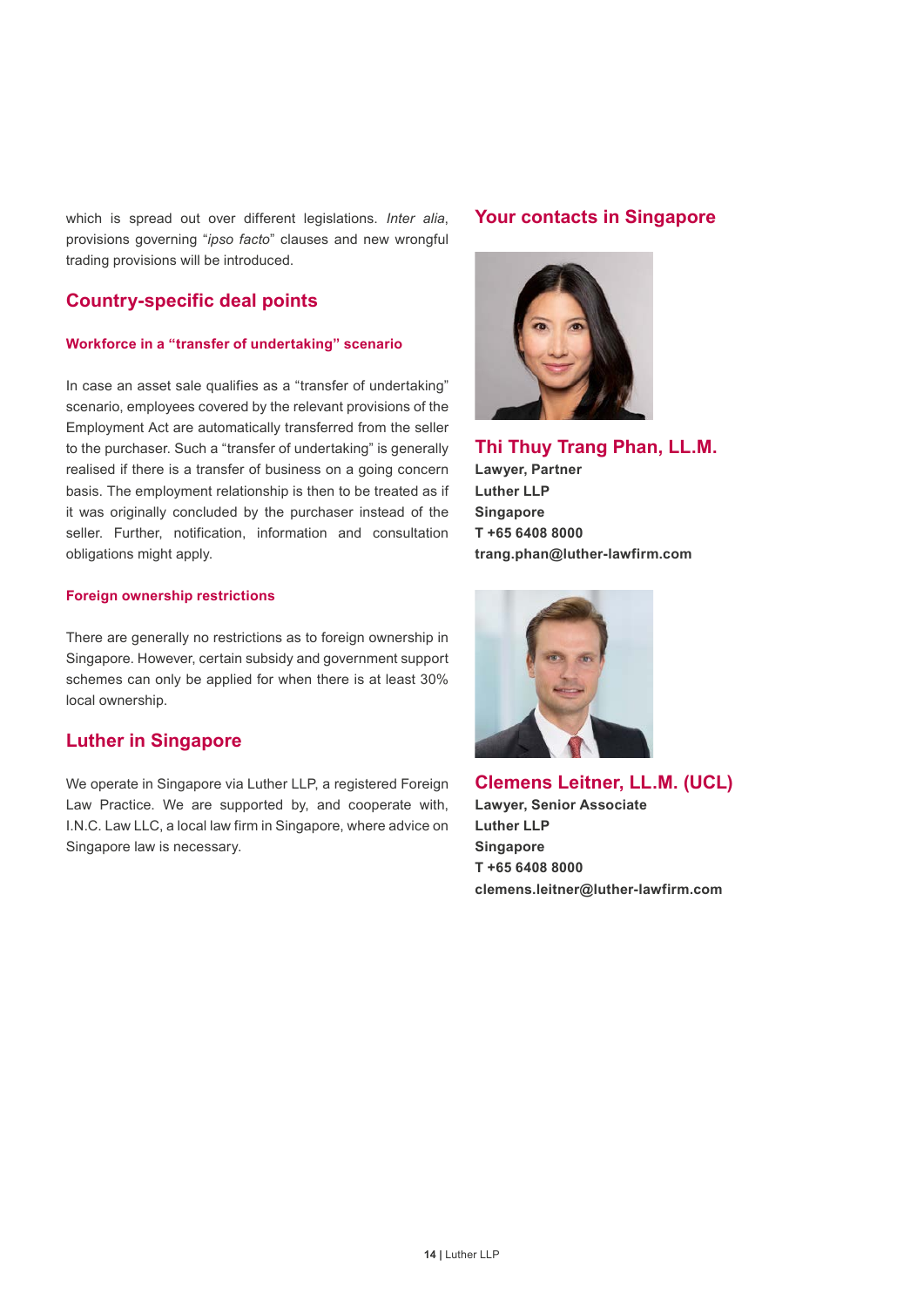## **Thailand**

**The legal system of the Kingdom of Thailand is based on the civil law legal system. In addition, it is strongly influenced by common law principles. Primary sources of law include the Thai constitution, which is the supreme law, legislation such as codes and acts, decrees and customary principles. Under the current legal system, judicial decisions are not binding; in practice, however, decisions of the Supreme Court are persuasive, have some precedential value and are often used as a guideline for interpretation of the law.**

#### **Considerations for distressed transactions**

#### **Clean sales**

When acquiring a company in receivership or bankruptcy, the provisions of the Thai Bankruptcy Act B.E. 2483 (1940) must be taken into account. For example, in the case of any sales of the assets of the entity in bankruptcy, without the creditors' approval, the transactions must be made in the form of an auction. However, this may involve certain difficulties in practice, as sales of a bankrupt company's assets by an auction process may not be supported by internal regulations of the official receiver. Further, the following potential legal obstacles and hurdles should be kept in mind in achieving a clean sale:

**Cancellation of fraudulent acts:** The purchasers should be careful in acquiring asset in a company which is insolvent. The acquisition of assets may be considered as a 'fraudulent act' if a company transfers its assets or performs any juristic act with the knowledge that it would prejudice its creditors. As a result, a court could unwind the transaction. Such unwinding of fraudulent acts can be requested either (i) before or (ii) during the bankruptcy process.

Before the bankruptcy process, the creditor can submit a petition to the court to revoke an acquisition or any juristic act over property rights. An acquisition can be revoked if the creditor can prove that (i) such acquisition prejudices him, (ii) the asset transferor (debtor) knows of such prejudice of the creditor, and (iii) the person enriched by such act knows that the act prejudices the creditor (except in case of gratuitous act, in which the knowledge of the transferor (debtor) alone shall be sufficient).

Further, during the bankruptcy process, the official receiver (if bankruptcy proceedings against the company commenced) or the plan preparer/plan administrator (if the company is

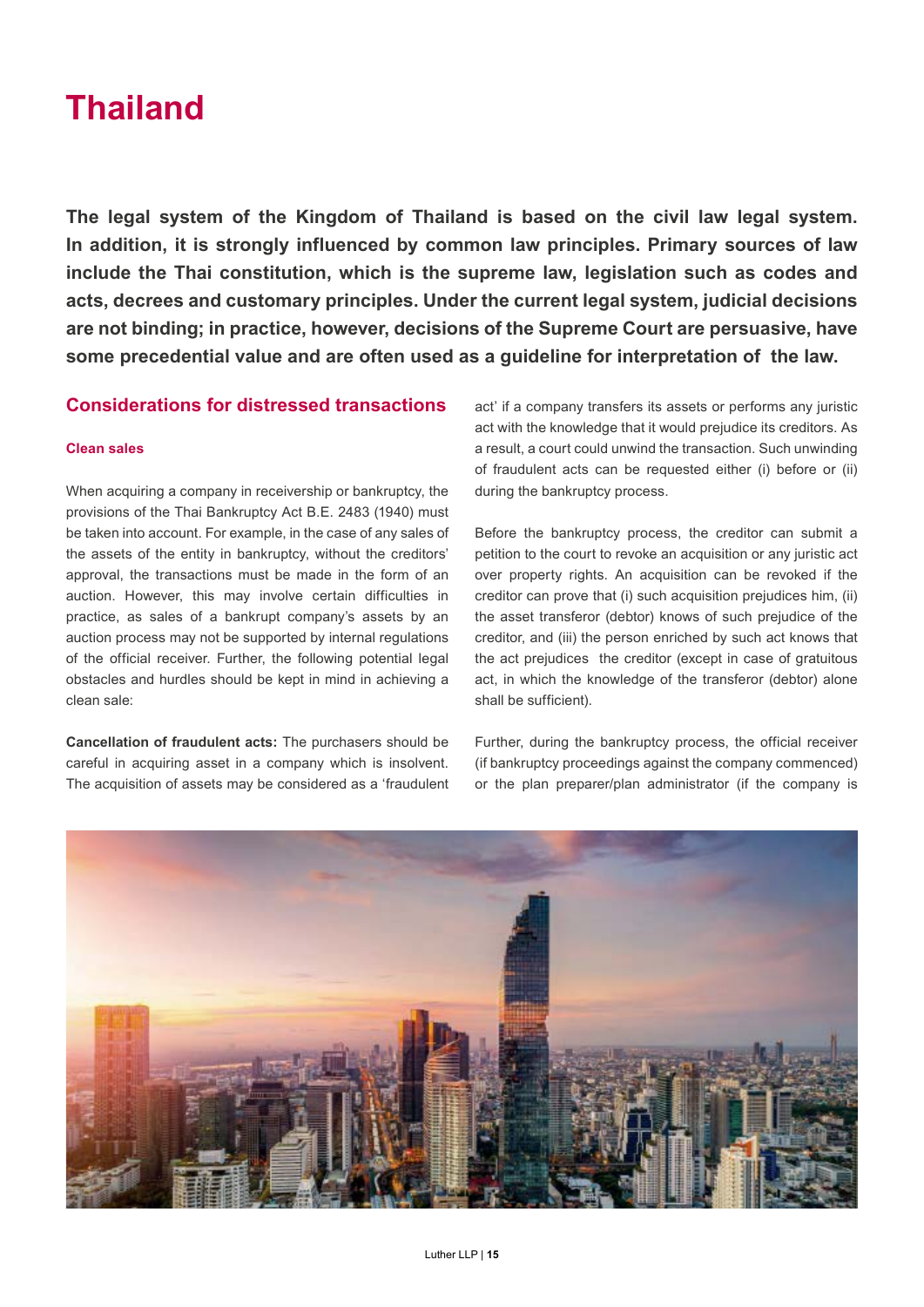under business reorganisation) can request from the court to revoke a fraudulent act.

**Unfair preference:** Transfer of asset in a company may also be revoked by the court if (i) the transferee is a creditor of the company, (ii) the asset transfer is done by the company or done with the company's consent, (iii) the asset transfer is done within a period of three months before the date of bankruptcy filing, or business reorganisation application (this period is extended if the transferee is for example a director of the company), and (vi) such transfer gives the transferee an advantage over other creditors. The official receiver, the plan preparer, or the plan administrator can submit a petition to the court to revoke such transfer.

**Cancellation of improper registration:** If the company transfers an immovable property to the purchaser, such transfer – albeit duly registered – can be revoked if it prejudices a person who was previously in a lawful position to have its immovable property rights registered (for example, a person who lawfully obtained the property through a public auction, court order, or previous possession). Such a person may claim cancellation of the improper registration (unless the transferee acted in good faith).

#### **Corporate rescue mechanisms**

The Thai Bankruptcy Act B.E. 2483 (1940) does not contain any provisions for workout mechanisms or pre-court options (such as settlement of debt).

In case of a corporate insolvency, the following types of procedures are available for corporate debtors: (i) a creditorinitiated bankruptcy leading to a court order of absolute receivership under judicial supervision, (ii) a debtor-initiated bankruptcy through voluntary liquidation and (iii) a business reorganisation procedure with the objective of rescuing the business. The latter procedure will be operated by a reorganisation planner or a plan administrator under judicial supervision. An application for a reorganisation may be submitted by a debtor, a creditor or a governmental authority. Upon submission to and acceptance of the petition by a court, an automatic stay will come into effect and parties will be prohibited from taking certain actions regarding the debtor (e.g. requesting that the debtor is to be wound-up or commencing any bankruptcy action against the debtor).

#### **Country-specific deal points**

#### **Cross-border transactions**

There is currently no specific law governing cross-border transactions in Thailand. However, Thai law makes a difference between Thai and foreign-owned companies, which may affect the possibility for a foreign investor to get involved in a transaction. Under the Foreign Business Act B.E. 2542 (1999), the term "foreigner" means: (i) a natural person who is not of Thai nationality, (ii) a body corporate not registered in Thailand (e.g. a branch office of an overseas corporation), (iii) a body corporate registered in Thailand, matching one of the following descriptions: (a) being a body corporate of which at least half of its capital shares are held by persons indicated under points (i) or (ii) above, or a body corporate in which investment has been placed by the persons indicated under points (i) or (ii) above in the amount at least equivalent to half of the total capital thereof, (b) being a limited partnership or a registered ordinary partnership, in which, the managing partner or the manager is the person indicated under point (i); or (iv) a body corporate registered in Thailand of which at least half of the capital shares are held by persons indicated under points (i), (ii) or (iii) above, or a body corporate in which investment has been placed by the persons indicated under points (i), (ii) or (iii) above in the amount at least equivalent to half of the total capital thereof. For the purpose of this definition, shares of a limited company represented by share certificates issued to bearers are deemed as shares held by foreigners, unless otherwise provided by the Ministerial Regulation.

Some business activities are either completely prohibited or restricted (which means that they usually require a prior approval of the competent Thai authority) for foreigners. Unless prior approval is granted by the Ministry of Commerce, an enterprise engaging in these restricted business activities may not be held by a foreigner.

#### **Land**

The assets of a company can comprise of lands, buildings, factories, machineries, claims, accounts receivable and other rights and entitlements. In case of land, the acquirer should obtain official copies of the land title deed evidencing land ownership as well as any other supporting documents (e.g. certificates of land utilisation and notices of possession). If the acquirer is a "foreigner" as defined by the Foreign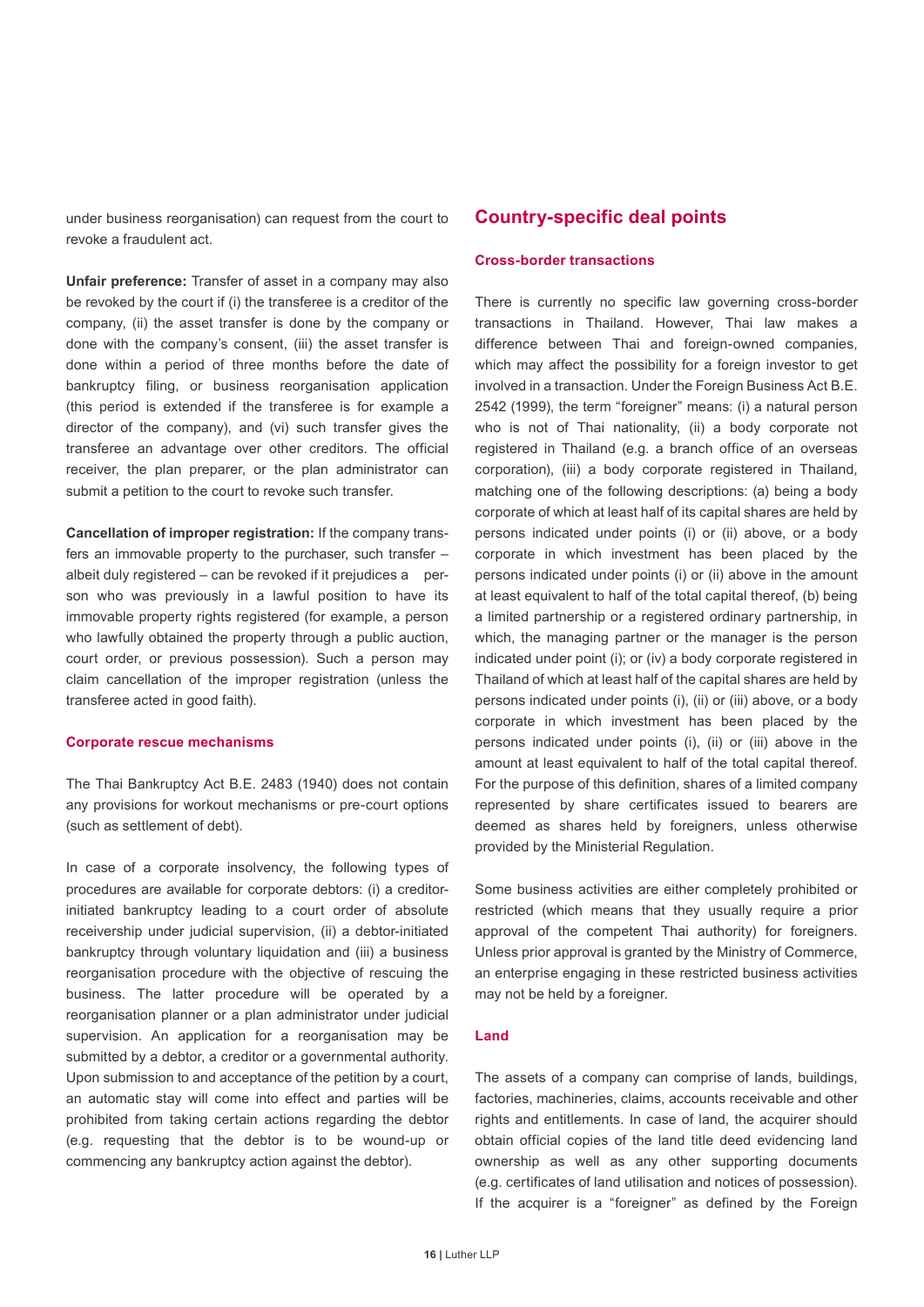Business Act B.E. 2542 (1999) (as outlined above), the acquirer is prohibited from holding land ownership. Thus, a foreign acquirer of lands must ensure that it or its acquiring vehicle registered in Thailand has not more than foreigner ownership.

Few exceptions apply, most notably investment promotions granted by the Board of Investment and the acquisition of land located in an industrial estate zone.

#### **Business licenses and permits**

Depending on the business activities and shareholding structure, companies may be required to hold several kinds of licenses and permits. For example, to own and operate a factory, a company must have obtained all necessary licenses and permits (e.g. construction license, building certificate, factory license, or operating license and land use license for land located within an industrial estate). If a company leases a factory, a factory lease agreement and documents showing ownership of the machinery used in the factory should be obtained and reviewed.

#### **Workforce in a "transfer of undertaking" scenario**

In case of an asset sale which effects employment transfers to the purchaser, the employees are not automatically transferred by operation of law. In addition to complying with the terms and conditions of the employment contracts, a consent from the relevant employees has to be obtained in order to complete the employment transfer. The transferee shall procure all rights and duties of the employees as under the previous employment contracts. However, if the employees do not consent to the employment transfer, the employment relation between the seller and its employees shall continue. This may force the seller to terminate the employment relation (any termination remains on the account of the seller).

#### **Luther in Thailand**

Our Thailand practice INC Corporate Services (Thailand) Co., Ltd is a partner firm of Luther. Established in Bangkok in 2018, INC has grown to a team of professionals including German and Thai lawyers , as well as corporate secretaries, accountants and tax advisors providing legal, tax and regulatory advice as well as corporate services.

#### **Your contact in Thailand**



**Fabian Lorenz, M.A.**

**Lawyer, Senior Associate INC Corporate Services (Thailand) Co., Ltd. A Partner Firm of Luther T +66 2 2100 036 fabian.lorenz@luther-lawfirm.com**



**Michael Richard Loefler**

**Lawyer, Of Counsel INC Corporate Services (Thailand) Co., Ltd. A Partner Firm of Luther T +66 2 2100 036**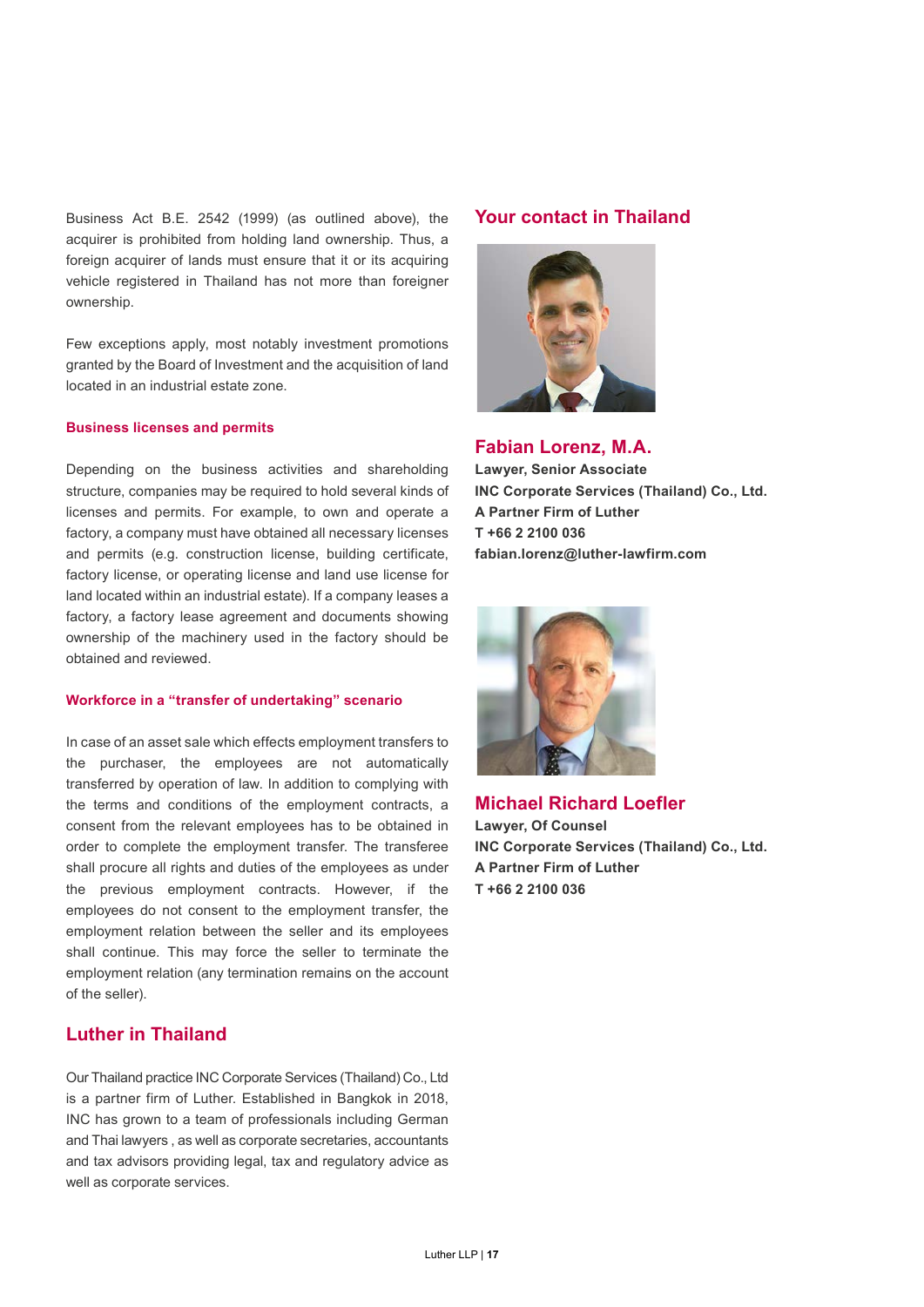**Our headquarter in the ASEAN region is located in Singapore, flanked by our offices in Kuala Lumpur (Malaysia), Yangon (Myanmar) and Delhi-Gurugram (India) and bolstered by special teams in Australia, Indonesia, Thailand and Vietnam. In the remaining ASEAN jurisdictions we operate through our long established "best-friends" networks. We also have a principal office in another major Asian business hub, Shanghai.** 



| <b>Our Locations</b> |                     |
|----------------------|---------------------|
| <b>Bangkok</b>       | Jakarta             |
| <b>Berlin</b>        | <b>Kuala Lumpur</b> |
| <b>Brussels</b>      | Leipzig             |
| <b>Cologne</b>       | London              |
| Delhi-Gurugram       | <b>Luxembourg</b>   |
| <b>Dusseldorf</b>    | <b>Munich</b>       |
| <b>Essen</b>         | <b>Shanghai</b>     |
| Frankfurt a.M.       | <b>Singapore</b>    |
| <b>Hamburg</b>       | <b>Stuttgart</b>    |
| <b>Hanover</b>       | Yangon              |